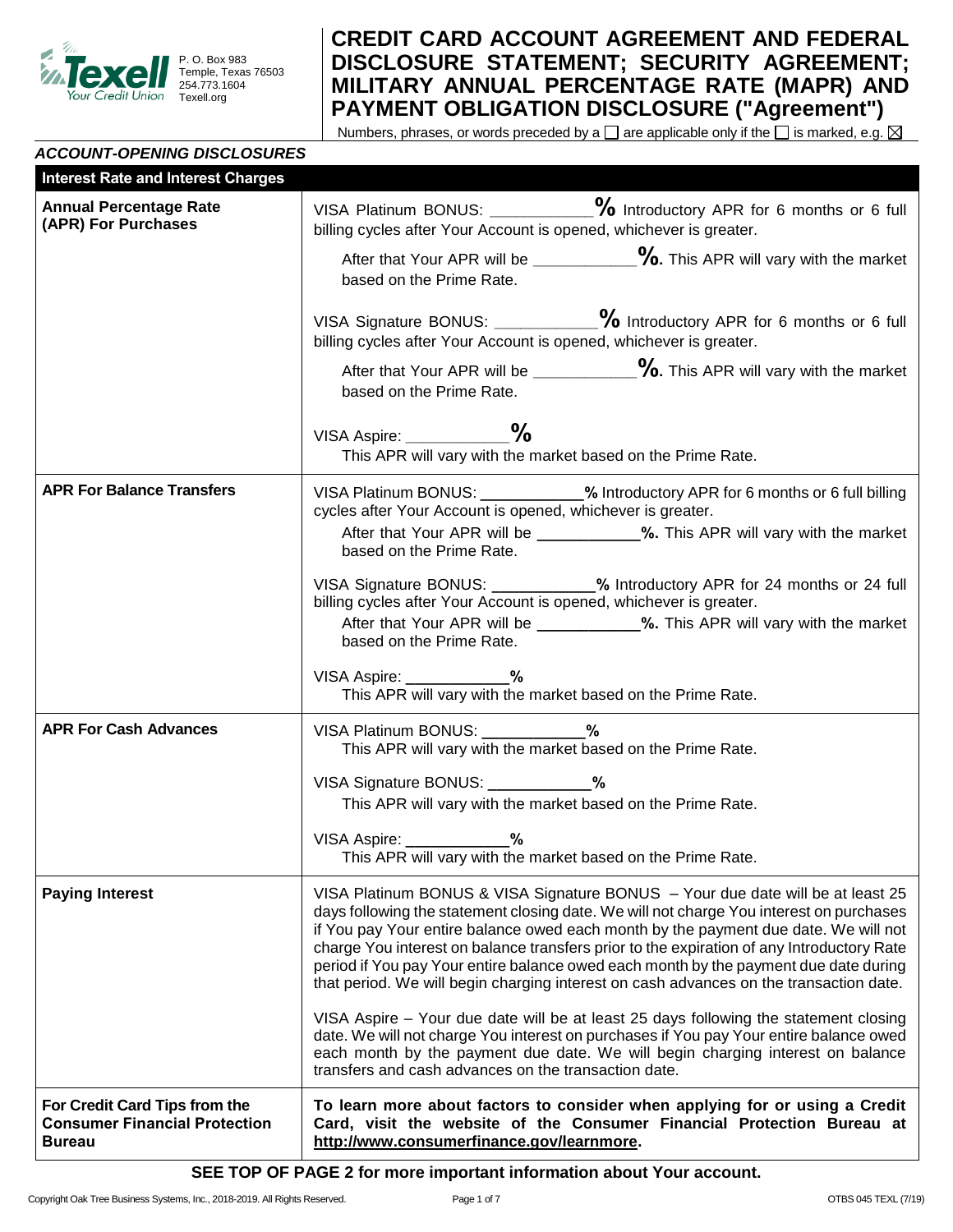| <b>Fees</b>                               |                                                                                                                                                                                                                                   |
|-------------------------------------------|-----------------------------------------------------------------------------------------------------------------------------------------------------------------------------------------------------------------------------------|
| <b>Transaction Fees</b>                   |                                                                                                                                                                                                                                   |
| <b>Overdraft Transfer</b><br>Cash Advance | For VISA Platinum BONUS and VISA Aspire, \$8.00 for each transfer<br>For VISA Platinum BONUS and VISA Aspire, \$8.00 for each advance<br>For VISA Signature BONUS, \$15.00 for each advance                                       |
| <b>Balance Transfer</b>                   | For VISA Platinum BONUS and VISA Aspire, \$8.00 for each transfer not subject to an<br><b>Introductory APR</b><br>For VISA Signature BONUS, 3.00% [\$8.00 minimum] for each transfer not subject to an<br><b>Introductory APR</b> |
| <b>Penalty Fees</b>                       |                                                                                                                                                                                                                                   |
| Late Payment<br><b>Returned Payment</b>   | Up to \$35.00<br>Up to \$25.00                                                                                                                                                                                                    |

**How We Will Calculate Your Balance:** We use a method called "average daily balance (including new purchases)." See Your Account Agreement for details.

**Billing Rights:** Information on Your rights to dispute transactions and how to exercise those rights is provided in Your Account Agreement.

## **SEE PAGE 1 for more important information about Your account.**

## *SECURITY AGREEMENT*

Borrower(s):

Credit Card Account Number:

SECURITY INTEREST To secure all obligations of Borrower(s) hereunder to the Credit Union You grant and consent to a lien on Your shares, and if described below, You also give a security interest and lien in and upon the shares (Collateral) identified separately below, and any related insurance premium refunds.

**CONSENSUAL LIEN ON SHARES. You grant and consent to a lien on Your shares with Us, in either joint or individual accounts (except for IRA and Keogh accounts), and any dividends due or to become due to You from Us to the extent You owe on any unpaid Credit Card balance. You acknowledge that it is Your intention for such consensual lien to apply to all shares currently on deposit, together with any shares You may deposit in the future. You further acknowledge that in the event You default on Your Account, We will set-off any Credit Card indebtedness against such shares, and You agree that We may do so without any further notice to You.** 

| DESCRIPTION (Account Type(s) Pledged) | <b>ACCOUNT NUMBER (Account Number(s) Pledged)</b> | <b>AMOUNT PLEDGED</b> |  |
|---------------------------------------|---------------------------------------------------|-----------------------|--|
|                                       |                                                   |                       |  |
|                                       |                                                   |                       |  |
|                                       |                                                   |                       |  |

By signing below, You acknowledge that You have read this entire Agreement, that You understand it, that You accept and agree to all of the terms and conditions described in it, and that You have received a completed copy of it. You authorize Us to accept Your facsimile signatures and agree that Your facsimile signature will have the same legal force and effect as Your original signature. You assume any risk that may be associated with permitting Us to accept Your facsimile signature.

|                  | v<br>Λ                |      |
|------------------|-----------------------|------|
| Name of Borrower | Signature of Borrower | Date |
|                  |                       |      |
|                  |                       |      |
|                  |                       |      |
|                  |                       |      |
|                  | v                     |      |
| Name of Borrower | Signature of Borrower | Date |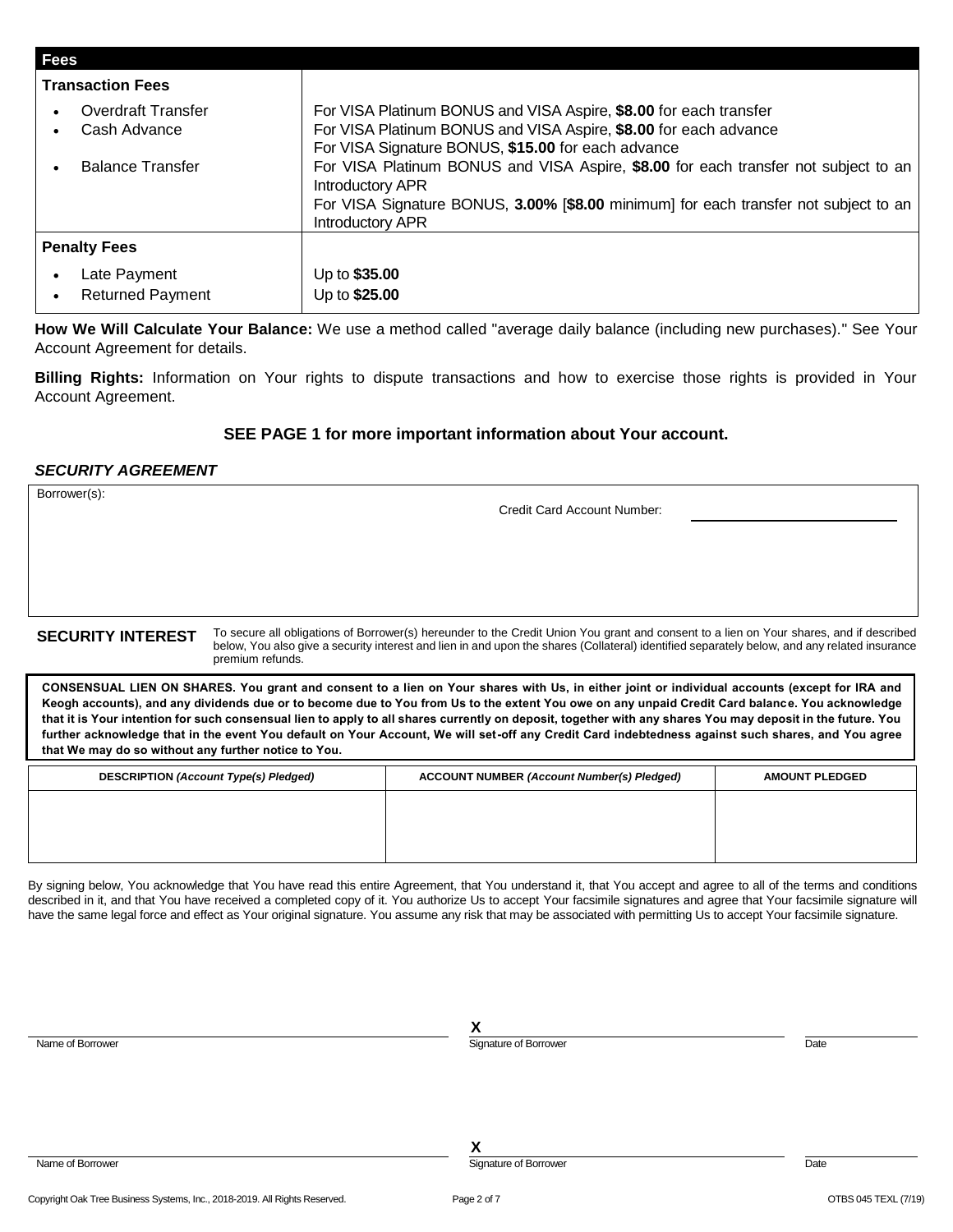**OVERDRAFT PROTECTION.** We may transfer funds in the amount necessary (or in such increments as We may from time to time determine) to Your share draft account by an advance on Your Account, subject to this provision, to clear any overdraft on Your share draft account. Whether or not such transfers occur will be controlled by this Agreement. In any event, You hold Us harmless for any and all liability which might otherwise arise if the transfer does not occur. Overdraft protection automatically ceases if this Agreement is ever cancelled or terminated or Your Account is in default.

If You currently have a share draft account, You authorize Us to pay any of Your overdrafts in the order listed below, and You acknowledge that any advance made to clear an overdraft will only be made if You have sufficient available credit. If no priority is listed, then any such overdrafts will only be charged to Your Account (subject to Your available Credit Limit). If You do not have a share draft account at this time, and subsequently establish such an account in the future, You acknowledge that the order in which any overdrafts will be paid shall be subject to the preference You have separately indicated to Us for clearing any overdrafts.

| ◠ |  |
|---|--|
|   |  |
|   |  |

## **STATEMENT OF THE MILITARY ANNUAL PERCENTAGE RATE (MAPR), AND PAYMENT OBLIGATION DISCLOSURE**

**If these disclosures were not provided to You in-person, We will also provide these disclosures to You orally, if You contact Us at the toll-free number set forth herein.** The contract of the contract of the toll-Free Number: 255.351.7048

#### **STATEMENT OF THE MILITARY ANNUAL PERCENTAGE RATE (MAPR)**

*Federal law provides important protections to members of the Armed Forces and their dependents relating to extensions of consumer credit. In general, the cost of consumer credit to a member of the Armed Forces and his or her dependent may not exceed an annual percentage rate of 36 percent. This rate must include, as applicable to the credit transaction or account: The costs associated with credit insurance premiums; fees for ancillary products sold in connection with the credit transaction; any application fee charged (other than certain application fees for specified credit transactions or accounts); and any participation fee charged (other than certain participation fees for a credit card account).*

#### **PAYMENT OBLIGATION DISCLOSURE**

Please refer to the important Account-Opening Disclosures required by the federal Truth in Lending Act, including Your Credit Card Account Agreement And Federal Disclosure Statement *for important information about Your payment obligations. This Agreement is being furnished to You at or before the time Your open-end credit account is established.*

**[The remainder of this page is intentionally left blank]**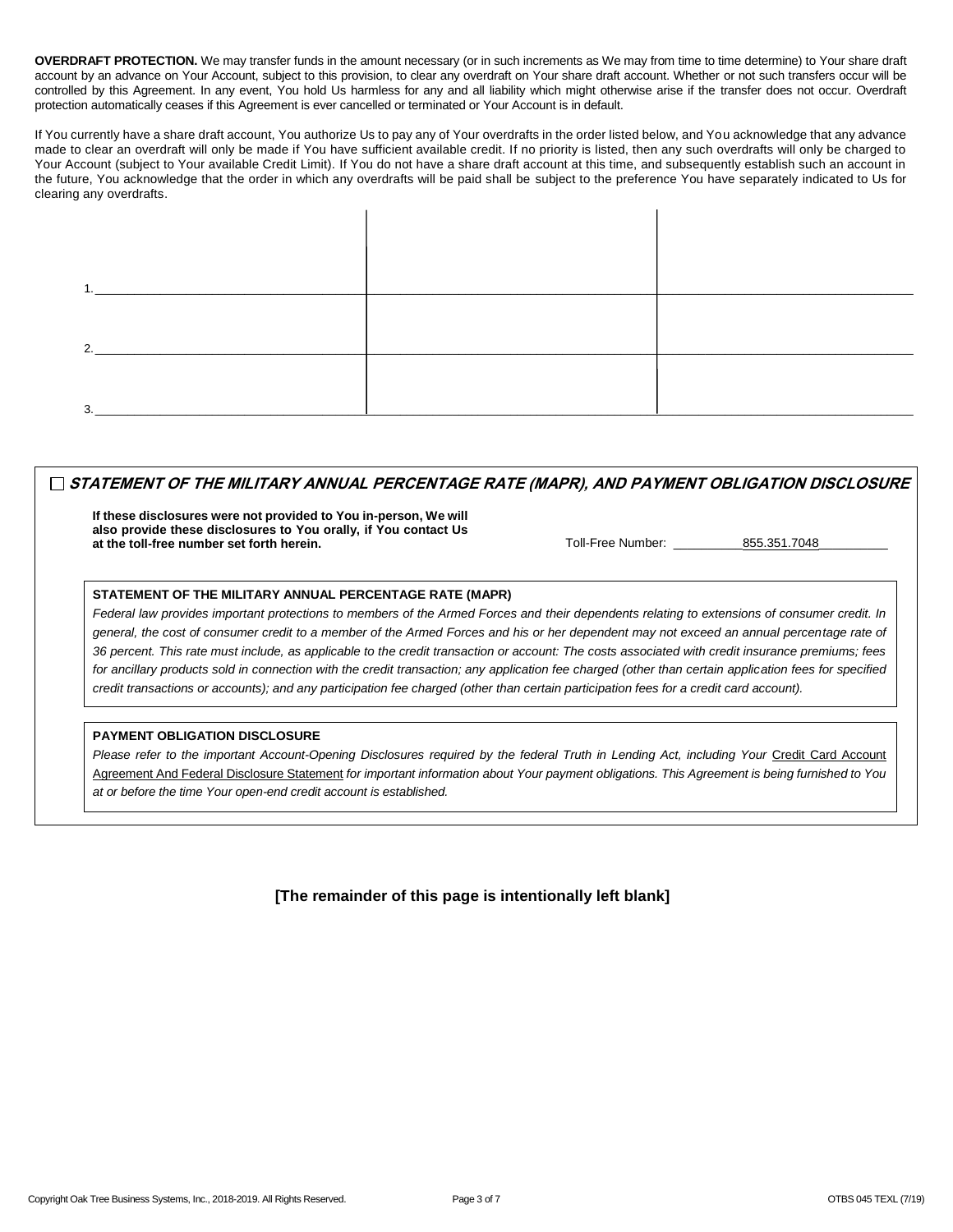## *CREDIT CARD ACCOUNT AGREEMENT AND FEDERAL DISCLOSURE STATEMENT*

**THIS IS YOUR CREDIT CARD ACCOUNT AGREEMENT AND IT INCLUDES NECESSARY FEDERAL TRUTH-IN-LENDING DISCLOSURE STATEMENTS, VISA PLATINUM BONUS, VISA SIGNATURE BONUS, AND VISA ASPIRE CREDIT CARD AGREEMENTS, AND ANY SPECIAL INSTRUCTIONS REGARDING THE USE OF YOUR VISA PLATINUM BONUS, VISA SIGNATURE BONUS, AND VISA ASPIRE CREDIT CARD, AND/OR ANY OTHER ACCOUNT ACCESS DEVICE. PLEASE BE CERTAIN TO READ THIS AGREEMENT CAREFULLY AND NOTIFY US AT ONCE IF ANY PARTS ARE UNCLEAR.**

**DEFINITIONS.** In this Agreement, the reference to "We," "Us," "Our" and "Credit Union" means TEXELL CREDIT UNION. The words "You" and "Your" mean each person accepting this Agreement. If this is a joint Account, read singular pronouns in the plural. The words "Card" and "Credit Card" mean any VISA Platinum BONUS, VISA Signature BONUS, or VISA Aspire Credit Card issued to You by Us and any duplicates or renewals. The word "Account" means the VISA Platinum BONUS, VISA Signature BONUS, or VISA Aspire Credit Card Account established for You under this Agreement. "Convenience Check" means the special Account access devices that We may provide for Your use from time to time. If this is a joint Account, read singular pronouns in the plural.

PROMISE TO PAY. You understand that the following terms and conditions constitute Our Agreement with You. You may request advances on Your Account through a variety of means which could include (but may not be limited to) telephonic requests, Convenience Checks, Credit Cards and the like. Regardless of the means by which any advance is made, You promise to pay Us all amounts charged to Your Account by You or by any user who has access to Your Account, with actual, apparent or implied authority for use of Your Account, including Finance Charges and other fees or charges described herein.

| <b>Credit Card</b>         | Variable Rate                     |        | Daily Periodic Rate          | <b>ANNUAL PERCENTAGE RATE</b>          |
|----------------------------|-----------------------------------|--------|------------------------------|----------------------------------------|
|                            | Index                             | Margin | <b>For Purchases</b>         | <b>For Purchases</b>                   |
| <b>VISA Platinum BONUS</b> |                                   |        | %                            | %                                      |
| VISA Signature BONUS       | the control of the control of the |        | %                            | %<br><u>and the state</u>              |
| <b>VISA Aspire</b>         |                                   |        | $\frac{0}{0}$                | %                                      |
|                            |                                   |        |                              |                                        |
| <b>Credit Card</b>         | Variable Rate                     |        | Daily Periodic Rate          | <b>ANNUAL PERCENTAGE RATE</b>          |
|                            | Index                             | Margin | <b>For Balance Transfers</b> | <b>For Balance Transfers</b>           |
| <b>VISA Platinum BONUS</b> |                                   |        | %                            | $\frac{0}{0}$                          |
| VISA Signature BONUS       |                                   |        | %                            | %                                      |
| <b>VISA Aspire</b>         |                                   |        | $\frac{0}{0}$                | $\frac{0}{0}$                          |
|                            |                                   |        |                              |                                        |
| <b>Credit Card</b>         | Variable Rate                     |        | Daily Periodic Rate          | <b>ANNUAL PERCENTAGE RATE</b>          |
|                            | Index                             | Margin | For Cash Advances            | For Cash Advances                      |
| <b>VISA Platinum BONUS</b> |                                   |        | %                            | %<br><b>Contract Contract Contract</b> |
| VISA Signature BONUS       | the control of the control of     |        | %                            | %                                      |
| <b>VISA Aspire</b>         |                                   |        | %                            | $\frac{0}{0}$                          |
|                            |                                   |        |                              |                                        |

**USE OF YOUR CARD.** You may use Your Card to buy goods and services in any place that it is honored and to get cash advances at participating financial institutions. You agree not to use Your Card for illegal transactions including, but not limited to, advances made for the purpose of gambling and/or wagering where such practices are in violation of applicable state and/or federal law.

**SECURITY.** Collateral (other than household goods or any dwelling) given as security under any other loan You may have with Us will secure all amounts You owe Us now and in the future if that status is reflected in the "Truth-in-Lending Disclosure" in any particular Agreement evidencing such debt.

**ACCOUNT RESTRICTIONS – VISA ASPIRE.** In order to receive and maintain a VISA Aspire Credit Card, You have given Us a specific pledge of shares (Collateral) which is described above in the Security Agreement section of this Agreement. In the event that You default on Your Account, We may apply these shares toward the repayment of any amount owed on Your VISA Aspire Credit Card. You may cancel Your VISA Aspire Credit Card at any time by paying any amounts owed on such Account. You understand that all shares pledged as Collateral must remain on deposit at all times, except to the extent that You repay all amount(s) You owe to Us and close Your Account. To be certain that Your entire balance and all advances are paid, the shares pledged may not be available to You for at least 30 days after You have cancelled and any outstanding balance is paid in full.

**LINE OF CREDIT LIMITS.** You will be notified of each specific Credit Limit for which You are approved. Unless You are in default, the Credit Limits established for You will generally be self-replenishing as You make payments. You will keep Your unpaid balance within Your Credit Limit set by Us, and You will pay any amount over Your Credit Limit on Our demand whether or not We authorize the advances which caused You to exceed Your Credit Limit. Even if Your unpaid balance is less than Your Credit Limit, You will have no credit available during any time that any aspect of Your Account is in default.

**JOINT ACCOUNTS.** Each Borrower will be responsible, jointly and severally, for the repayment of any amounts owed. If any Account access device, such as a Personal Identification Number (PIN) is requested and approved, You understand that any such Account access device(s) will be mailed only to the primary Borrower at the address that We have on file for You. We may refuse to follow any instructions which run counter to this provision.

**MINIMUM MONTHLY PAYMENTS (PAYMENT SCHEDULE).** Though You need only pay the Minimum Monthly Payments, You understand that You have the right to repay at any time without penalty. You also understand that You will only be charged periodic Finance Charges to the date You repay Your entire balance. You may make larger payments without penalty. Any partial payment or prepayment will not delay Your next scheduled payment. All payments to Us must be in lawful money of the United States. Except as required by law, We may apply payments at Our discretion. Any unpaid portion of the Finance Charge will be paid by subsequent payments and will not be added to Your principal balance. You understand that any delay in the repayment of Your unpaid balance will increase Your periodic Finance Charges and any acceleration in the repayment of Your unpaid balance will decrease Your periodic Finance Charges.

Minimum Monthly Payments will be an amount equal to 3.00% of Your new unpaid Account balance at the end of each billing cycle, subject to the lesser of \$25.00 or Your balance, plus any portion of the Minimum Payments shown on prior statement(s) which remains unpaid, plus any amount that exceeds Your approved Credit Limit.

You may authorize Us to charge Your payment directly to Your share or share draft account.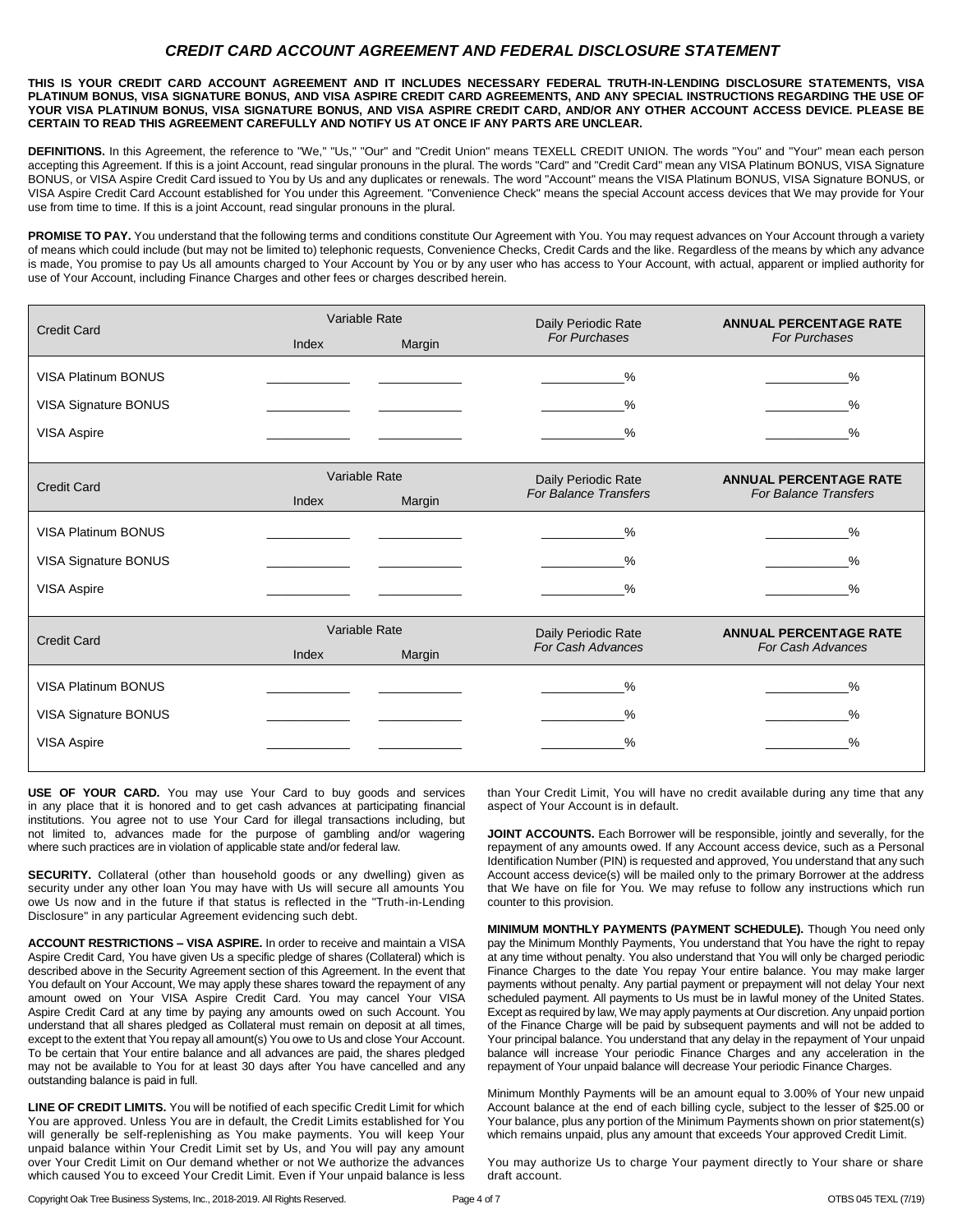**FINANCE CHARGES.** Finance charges on Your Account will accrue as set forth below.

*VISA Platinum BONUS***,** *VISA Signature BONUS***,** *and VISA Aspire – Purchase Transactions.* In the case of any purchase transactions under Your Account, the balances subject to the periodic Finance Charge are the average daily transactions balances outstanding during the month (including new transactions). To get the average daily balance for purchases, We take the beginning balance for purchases each day, add any new purchases, debit adjustments or other charges and subtract any payments credited to purchases, credits and unpaid Finance Charges. This gives Us the daily balance for purchases. Then, We add up all the daily balances for purchases for the billing cycle being accounted for and divide them by the number of days in the billing cycle. The Finance Charge for purchases for each billing cycle is computed by multiplying the average daily balance for purchases that is subject to a Finance Charge by the Daily Periodic Rate times the number of days in the billing cycle.

*VISA Platinum BONUS***,** *VISA Signature BONUS***,** *and VISA Aspire – Grace Period on Purchase Transactions.* Your due date is at least 25 days after Your statement closing date. You can avoid Finance Charges on purchases by paying the full amount of the entire balance owed each month by Your payment due date. Otherwise, the new balance of purchases, and subsequent purchases from the date they are posted to Your Account, will be subject to a Finance Charge.

*VISA Platinum BONUS – Introductory Rate on Purchase Transactions.* For VISA Platinum BONUS, each purchase transaction obtained during the first 6 billing cycles following the date that Your Account is established will accrue Finance Charges at a discounted Introductory Daily Periodic Rate of \_\_\_\_\_\_\_\_\_\_\_% (corresponding **ANNUAL PERCENTAGE RATE** \_\_\_\_\_\_\_\_\_\_%) for a period ending with the 6th complete billing cycle following the date of Card issuance. Upon the expiration of an Introductory Rate period each such balance will be subject to the nonintroductory Variable Rate described elsewhere in this Agreement. If Your Account was not subject to this Introductory Rate the balance for purchases would have accrued Finance Charges at the Daily Periodic Rate and corresponding Annual Percentage Rate described elsewhere in this Agreement.

*VISA Signature BONUS – Introductory Rate on Purchase Transactions.* For VISA Signature BONUS, each purchase transaction obtained during the first 6 billing cycles following the date that Your Account is established will accrue Finance Charges at a discounted Introductory Daily Periodic Rate of \_\_\_\_\_\_\_\_\_\_\_% (corresponding **ANNUAL PERCENTAGE RATE** \_\_\_\_\_\_\_\_\_\_%) for a period ending with the 6th complete billing cycle following the date of Card issuance. Upon the expiration of an Introductory Rate period each such balance will be subject to the nonintroductory Variable Rate described elsewhere in this Agreement. If Your Account was not subject to this Introductory Rate the balance for purchases would have accrued Finance Charges at the Daily Periodic Rate and corresponding Annual Percentage Rate described elsewhere in this Agreement.

*VISA Platinum BONUS***,** *VISA Signature BONUS***,** *and VISA Aspire – Balance Transfer Transactions.* In the case of any balance transfer transactions under Your Account, the balances subject to the periodic Finance Charge are the average daily transactions balances outstanding during the month (including new transactions). To get the average daily balance for balance transfers, We take the beginning balance for balance transfers each day, add any new balance transfers, debit adjustments or other charges and subtract any payments credited to balance transfers, credits and unpaid Finance Charges. This gives Us the daily balance for balance transfers. Then, We add up all the daily balances for balance transfers for the billing cycle being accounted for and divide them by the number of days in the billing cycle. The Finance Charge for balance transfers for each billing cycle is computed by multiplying the average daily balance for balance transfers that is subject to a Finance Charge by the Daily Periodic Rate.

*VISA Platinum BONUS, VISA Signature BONUS and VISA Aspire – No Grace Period on Balance Transfer Transactions.* Balance transfers obtained through the use of Your VISA Platinum BONUS, VISA Signature BONUS, and VISA Aspire Credit Cards are always subject to a Finance Charge from the date they are posted to Your Account.

*VISA Platinum BONUS – Introductory Rate on Balance Transfer Transactions.* For VISA Platinum BONUS, each balance transfer transaction obtained during the first 6 billing cycles following the date that Your Account is established will accrue Finance Charges at a discounted Introductory Daily Periodic Rate of \_\_\_\_\_\_\_\_\_\_\_% (corresponding **ANNUAL PERCENTAGE RATE** \_\_\_\_\_\_\_\_\_\_%) for a period ending with the 6th complete billing cycle following the date of Card issuance. Upon the expiration of an Introductory Rate period each such balance will be subject to the nonintroductory Variable Rate described elsewhere in this Agreement. If Your Account was not subject to this Introductory Rate the balance for balance transfers would have accrued Finance Charges at the Daily Periodic Rate and corresponding Annual Percentage Rate described elsewhere in this Agreement.

*VISA Signature BONUS – Introductory Rate on Balance Transfer Transactions.* For VISA Signature BONUS, each balance transfer transaction obtained during the first 24 billing cycles following the date that Your Account is established will accrue Finance Charges at a discounted Introductory Daily Periodic Rate of \_ (corresponding **ANNUAL PERCENTAGE RATE** \_\_\_\_\_\_\_\_\_\_%) for a period ending with the 24th complete billing cycle following the date of Card issuance. Upon the expiration of an Introductory Rate period, each such balance will be subject to the nonintroductory Variable Rate described elsewhere in this Agreement. If Your Account was not subject to this Introductory Rate the balance for balance transfers would have accrued Finance Charges at the Daily Periodic Rate and corresponding Annual Percentage Rate described elsewhere in this Agreement.

*VISA Platinum BONUS***,** *VISA Signature BONUS***,** *and VISA Aspire – Cash Advance Transactions.* In the case of any cash advance transactions under Your Account, the balances subject to the periodic Finance Charge are the average daily transactions balances outstanding during the month (including new transactions). To get the average daily balance for cash advances, We take the beginning balance for cash advances each day, add any new cash advances, debit adjustments or other charges and subtract any payments credited to cash advances, credits and unpaid Finance Charges. This gives Us the daily balance for cash advances. Then, We add up all the daily balances for cash advances for the billing cycle being accounted for and divide them by the number of days in the billing cycle. The Finance Charge for cash advances for each billing cycle is computed by multiplying the average daily balance for cash advances that is subject to a Finance Charge by the Daily Periodic Rate.

*VISA Platinum BONUS***,** *VISA Signature BONUS***,** *and VISA Aspire – No Grace Period on Cash Advance Transactions.* Cash advances obtained through the use of Your VISA Platinum BONUS Credit Card, VISA Signature BONUS Credit Card, and/or VISA Aspire Credit Card are always subject to a Finance Charge from the date they are posted to Your Account.

**VARIABLE RATE.** For VISA Platinum BONUS and VISA Signature BONUS, following the expiration of the Introductory Rate period, all purchase and balance transfers transactions are subject to a Variable Rate which is based on the highest Prime Rate as published in the Money Rates section of The Wall Street Journal in effect on the day the Introductory Rate period expires, and subsequently, on the last day of each calendar quarter of each year ("Index") plus Our Margin. The Index plus the Margin equals the Interest Rate. Changes in the Index will cause changes in the Interest Rate on the day the Introductory Rate period expires, and subsequently, on the first day of the calendar quarter that immediately follows a change in the Index.

For VISA Platinum BONUS and VISA Signature BONUS, balances for cash advance transactions are subject to a Variable Rate which is based on the highest Prime Rate as published in the Money Rates section of The Wall Street Journal in effect on the last day of each calendar quarter of each year ("Index") plus Our Margin. The Index plus the Margin equals the Interest Rate. Changes in the Index will cause changes in the Interest Rate on the first day of the calendar quarter that immediately follows a change in the Index.

For VISA Aspire, all balances are subject to a Variable Rate which is based on the highest Prime Rate as published in the Money Rates section of The Wall Street Journal in effect on the last day of each calendar quarter of each year ("Index") plus Our Margin. The Index plus the Margin equals the Interest Rate. Changes in the Index will cause changes in the Interest Rate on the first day of the calendar quarter that immediately follows a change in the Index.

For all Cards, increases or decreases in the Interest Rate will cause like increases or decreases in the Finance Charge and will affect the amount of Your regularly scheduled payments. Your Interest Rate will never be greater than 18.00% and will apply to Your remaining principal balance.

**LATE CHARGE.** If Your payment is 3 or more days late, You will be charged the lesser of: (a) \$25.00 (this amount will be \$35.00 if You have incurred a late charge within 6 months of previously incurring a late charge); or (b) the amount of the required minimum payment.

**FOREIGN TRANSACTIONS.** For transactions initiated in foreign countries and foreign currencies, the exchange rate between the transaction currency and the billing currency (U.S. dollars) will be: (a) a rate selected by VISA from the range of rates available in wholesale currency markets for the applicable central processing date, which rate may vary from the rate VISA itself receives; or (b) the government-mandated rate in effect for the applicable central processing date.

**OTHER FEES AND CHARGES.** You will be charged the following fees associated with the use of Your Card: (a) the lesser of \$25.00 or the required minimum payment amount for the returned payment for any check (or other negotiable instrument used for payment) which is returned unpaid; (b) \$27.00 for each balance transfer check or balance transfer check that is submitted to Us for payment and We return unpaid; (c)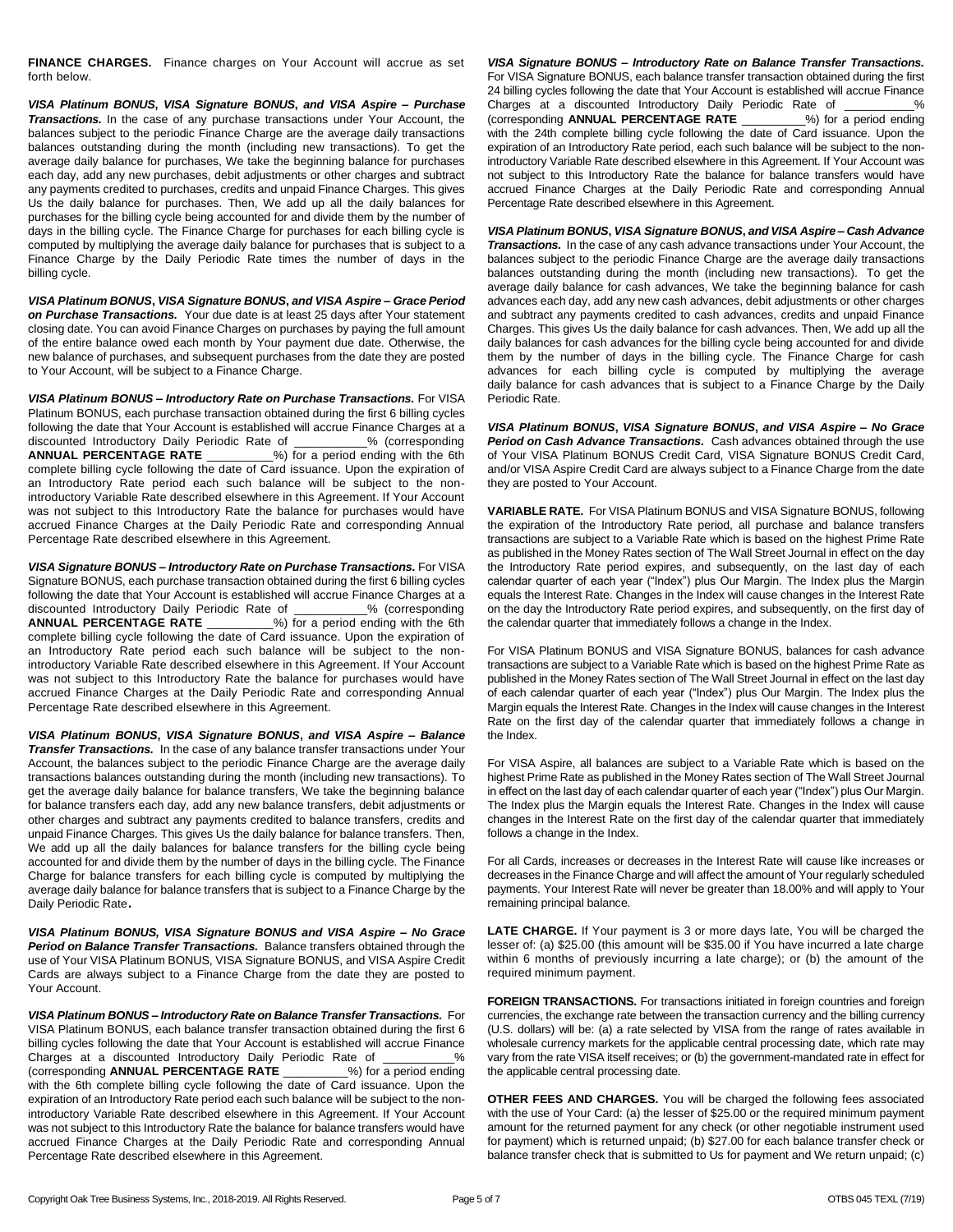except VISA Signature BONUS, \$8.00 FINANCE CHARGE for each balance transfer not subject to an introductory rate; (d) for VISA Signature BONUS, a balance transfer FINANCE CHARGE equal to the greater of \$8.00 or 3.00% of each balance transfer not subject to an introductory rate; (e) except VISA Signature BONUS, \$8.00 FINANCE CHARGE for each overdraft transfer; (f) except VISA Signature BONUS, \$8.00 FINANCE CHARGE for each cash advance; (g) for VISA Signature BONUS, \$15.00 FINANCE CHARGE for each cash advance; and (h) \$5.00 for each replacement Card You request.

**PERIODIC STATEMENTS.** On a regular basis, You will receive a statement showing all transactions on Your Account including amounts paid and borrowed since Your last statement. We will deliver You a statement each month in which there is a debit or credit balance or when a Finance Charge is imposed. We need not send You a statement if We feel Your Account is uncollectible or if We have started collection proceedings against You because You defaulted. EACH STATEMENT IS DEEMED TO BE A CORRECT STATEMENT OF ACCOUNT UNLESS YOU ESTABLISH A BILLING ERROR PURSUANT TO THE FEDERAL TRUTH-IN-LENDING ACT.

**OUR RESPONSIBILITIES TO HONOR CONVENIENCE CHECKS.** We are under no obligation to honor any of Your Convenience Checks and may, at Our sole and exclusive option, refuse to pay any Convenience Check, regardless of Our reason for electing not to pay such Convenience Check. You acknowledge that any such refusal to pay a Convenience Check shall not constitute wrongful dishonor, and We are not responsible for any resulting loss or liability. If a postdated Convenience Check is paid and, as a result, any other Convenience Check is returned unpaid, We are not responsible for any resulting loss or liability.

**DEFAULT.** You will be in default if: (a) You do not make any payment or perform any obligation under this Agreement, or any other agreement that You may have with Us; or (b) You should die, become involved in any insolvency, receivership or custodial proceeding brought by or against You; or (c) You have made a false or misleading statement in Your credit application and/or in Your representations to Us while You owe money on Your Account; or (d) A judgment or tax lien should be filed against You or any attachment or garnishment should be issued against any of Your property or rights, specifically including anyone starting an action or proceeding to seize any of Your funds on deposit with Us; and/or (e) We should, in good faith, believe Your ability to repay Your indebtedness hereunder is or soon will be impaired, time being of the very essence.

Upon any occurrence of default, and to the extent permitted by law, We may, without prior notice or demand: (a) declare the entire balance owed under this Agreement immediately due and payable; and (b) impress and enforce the Consensual Lien on Your shares and dividends with Us; and (c) if applicable, setoff any Collateral pledged. Any resulting deficiency owed under this Agreement shall be immediately paid to the Credit Union. We can also exercise any other rights We hold under applicable law. To the extent permitted by law, You waive any right You have to demand for payment, notice of intent to accelerate and notice of acceleration.

**ARBITRATION (Except for Credit Subject to the Military Lending Act (MLA)).** In the event of default under this Agreement, We may, at Our sole and exclusive option, pursue Our remedies by filing a legal action to recover any amounts owed under this Agreement, or We may initiate arbitration proceedings.

If We elect arbitration to resolve any controversy or claim arising out of Your default under this Agreement, such arbitration shall be administered by the American Arbitration Association in accordance with its Arbitration Rules, and judgment on the award rendered by the arbitrator(s) may be entered in any court having jurisdiction thereof. Claims shall be heard by a single arbitrator. The arbitration shall be governed by the laws of the state in which Our principal office is located, and arbitration shall take place in the area in which Our principal office is located. Time is of the essence for any arbitration under this Agreement. Arbitration hearings shall take place within 90 days of the request for arbitration, and awards shall be rendered within 60 days of the conclusion of the arbitration proceedings. Arbitrator(s) shall agree to these limits prior to accepting appointment. The arbitrators will have no authority to award punitive or other damages not measured by the prevailing party's actual damages, except as may be required by statute. The arbitrator(s) shall award to the prevailing party, if any, as determined by the arbitrators, all of their costs and fees. "Costs and fees" mean all reasonable preaward expenses of the arbitration, including the arbitrators' fees, administrative fees, travel expenses, out-of-pocket expenses such as copying and telephone, court costs, witness fees, and attorneys' fees. Except as may be required by law, neither a party nor an arbitrator may disclose the existence, content, or results of any arbitration hereunder without the prior written consent of both parties. All parties hereby waive and give up all rights to a jury trial or class action relief.

**COLLECTION COSTS.** In the event collection efforts are required to obtain payment on this Account, to the extent permitted by law, You agree to pay all court costs, private process server fees, investigation fees or other costs incurred in collection and reasonable attorneys' fees incurred in the course of collecting any amounts owed under this Agreement or in the recovery of any Collateral.

**ENFORCEMENT.** We do not lose Our rights under this or any related agreement if We delay enforcing them. We can accept late payments, partial payments or any other payments, even if they are marked "paid in full" without losing any of Our rights under this Agreement. If any provision of this or any related agreement is determined to be unenforceable or invalid, all other provisions remain in full force and effect.

**NOTIFICATION OF ADDRESS CHANGE.** You will notify Us promptly if You move or otherwise have a change of address.

**CHANGE IN TERMS.** We may change the terms of this Agreement by mailing or delivering to You written notice of the changes as prescribed by the Federal Truth-In-Lending Act. To the extent permitted by law, the right to change the terms of this Agreement includes, but is not limited to, the right to change the periodic rate applicable to Your unpaid balance and/or future advances.

**CREDIT INSURANCE.** Credit insurance is not required for any extension of credit under this Agreement. However, You may purchase any credit insurance available through Us and have the premiums added to Your outstanding balance. If You elect to do so, You will be given the necessary disclosures and documents separately.

**INTEGRATED DOCUMENTS.** Any separate sheet of paper labeled "Additional Disclosure - Federal Truth-In-Lending Act," which is delivered together with this Agreement or at a later date becomes an integrated part of this Agreement and Disclosure.

**CONSENT TO AGREEMENT.** You acknowledge receipt of a copy of this Agreement. By signing this Agreement or an application; or by using Your Account or any Account access device; or by authorizing another to use Your Account, You agree to and accept its terms.

**UPDATING AND DISCLOSING FINANCIAL INFORMATION.** You will provide facts to update information contained in Your original Account application or other financial information related to You, at Our request. You also agree that We may, from time to time, as We deem necessary, make inquiries pertaining to Your employment, credit standing and financial responsibility in accordance with applicable laws and regulations. You further agree that We may give information about the status and payment history of Your Account to consumer credit reporting agencies, a prospective employer or insurer, or a state or federal licensing agency having any apparent legitimate business need for such information.

**TERMINATION.** Either You or We may cancel Your Account at any time, whether or not You are in default. You will, in any case, remain liable to pay any unpaid balances according to the terms of Your Account.

**OWNERSHIP.** Your Card remains Our property and may be cancelled by Us at any time without notice. You agree to surrender Your Card and to discontinue its use immediately upon Our request.

**ISSUANCE OF A PERSONAL IDENTIFICATION NUMBER.** We will issue, upon Your request, a Personal Identification Number (PIN) for use with participating Automated Teller Machines (ATMs). This PIN is confidential and should not be disclosed to anyone. You may use Your PIN to access Your Account and all sums advanced will be added to Your Account balance. In the event a use of Your PIN constitutes an Electronic Fund Transfer, the terms and conditions of Your Electronic Fund Transfer Agreement may also affect Your rights.

**EFFECT OF AGREEMENT.** Even though the sales, cash advance, credit or other slips You may sign or receive when using Your Card contain terms, this Agreement is the contract which solely applies to all transactions involving the Card.

**UNAUTHORIZED USE.** You may be liable for the unauthorized use of Your Card. You will not be liable for the unauthorized use that occurs after You notify Us of the loss, theft, or possible unauthorized use by calling Us at (254) 773-1604. You may also notify Us of the loss, theft, or possible unauthorized use by writing to Us at P.O. Box 983, Temple, TX 76503. In any case, Your liability will not exceed \$50.00.

**PRE-AUTHORIZED RECURRING CHARGES.** You may, from time to time, establish preauthorized recurring charges be made on Your Account. You understand that any such preauthorized recurring charges will continue unless discontinued by You directly with the service provider with whom You preauthorized the recurring charge.

To ensure that recurring preauthorized charges established and authorized by You are not interrupted in the event that Your Card or other Access Device is reissued, We may, but are under no obligation to do so, enroll Your account in automatic account information update services that communicate new Card/Access Device information to the service providers with whom You have established preauthorized recurring charges, the purpose of which is to ensure charges You authorize continue without interruption.